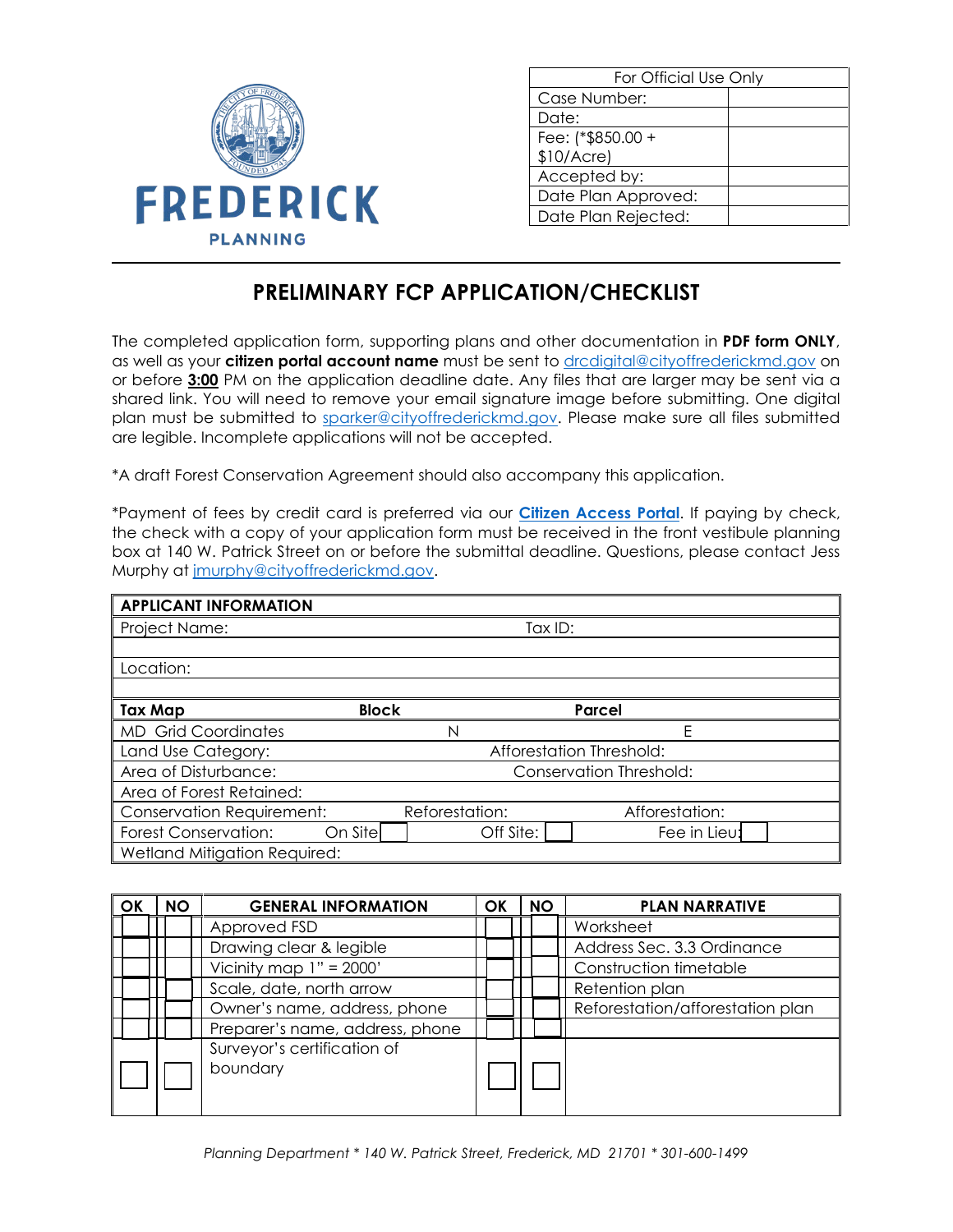| OK | NO   Preliminary FCP Map (see Section   OK<br>$721(c)(4)$ and $721(c)(1)$ | <b>NO</b> |                       |
|----|---------------------------------------------------------------------------|-----------|-----------------------|
|    | Retention area (priority<br>renderings)                                   |           | Protective devices    |
|    | Reforestation area (on/off site)                                          |           | Limits of disturbance |
|    | Afforestation area (on/off site)                                          |           | Stockpile areas       |

*The Fee Structure for the Preliminary Forest Conservation Plan is available on the Development Review Web Page. A combined FSD/FCP must be submitted 30 days before the Development Review Conference date that the project will be scheduled.* 

**Comments:**

All correspondence will be sent to the applicant. If the owner also wishes to receive a copy, please check box:  $\square$ 

| <b>Project Name:</b> |        |
|----------------------|--------|
| Owner/Developer*     |        |
| Name:                |        |
| Address:             |        |
| Phone:               | email: |

I am the owner or authorized agent for the owner(s) of the property for which this Forest Stand Delineation and/or Forest Conservation Plan has been submitted for review and approval to the appropriate approving authority of the City of Frederick. I hereby grant permission to the City of Frederick Planning Director and/or City Engineer and/or their authorized representative to come upon my property during normal business hours for the purpose of verifying that the material on the Forest Stand Delineation and/or Forest Conservation Plan is accurate and complete.

Signed \_\_\_\_\_\_\_\_\_\_\_\_\_\_\_\_\_\_\_\_\_\_\_\_\_\_\_\_\_\_\_\_\_\_\_

Date: \_\_\_\_\_\_\_\_\_\_\_\_\_\_\_\_\_\_\_\_\_\_\_\_\_\_\_\_\_\_\_\_\_\_\_\_

*If not owner, attach "Agent Authorization" letter*.

## **FSD/FCP Prepared By:**

| Name:    |  |
|----------|--|
| Address: |  |
| Phone:   |  |
| Email:   |  |